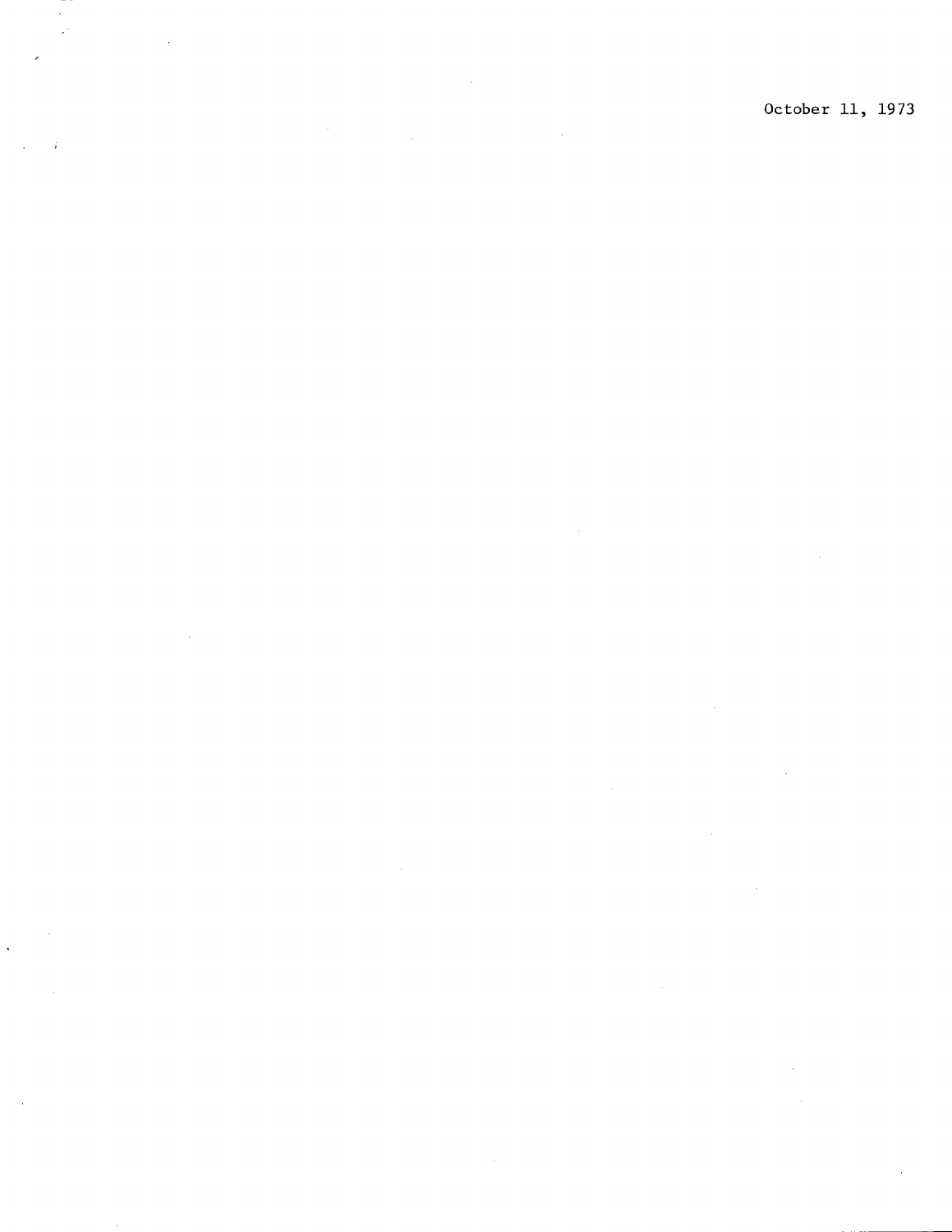# THE UNIVERSITY **OF MANITOBA**

# **Inter-Departmental Correspondence**

**DATE** October 1, 1973

#### ALL MEMBERS OF SCIENCE EXECUTIVE COMMITTEE

FROM **6. Richardson, Secretary, Science Executive Committee** 

**SUBJECT:** 

The nineteenth meeting of the Executive Committee of Faculty Council has been scheduled for 2:00 p.m. on Thursday, October 11, 1973, in the Faculty Conference Room, 250 Allen Building.

# AGENDA

Adoption of the minutes of the seventeenth meeting held on May 23, 1973, and the eighteenth meeting held on May 30, 1973.

Matters arising therefrom.

Communications: (i) letter from Professor Henry;<br>(ii) letter from Secretary to Stu letter from Secretary to Student Standing Committee.

Request for change in membership in the following committees:

(1) Replacement for Dr. G. Atkinson as chairman  $\mathcal{V}^{\mathcal{V} \times \mathcal{V}}$  of the Faculty Admissions Committee (letter attached);<br>(0<sup>0</sup> ) (11) Replacements for Dr. W.H. Kleiner and Dr. G. Atkinson (ii) Replacements for Dr. W.H. Kleiner and Dr. C. Atkinson on the Faculty Computer Committee.

# $\begin{matrix} \end{matrix}$  5.<br>6. Course change material (matter to be distributed at meeting).

- Letter from Dr. Cooke re: "Calculation of student admission averages" (material attached).
- 7. Discussion on Faculty Council's motion of March 19, 1973, re: "Fall reception for new academic staff members" (material attached).
- 8. Letter from Professor Henry re: "Review of the awarding of the University Cold Medal" (material attached).
- 9. Continued discussion on the proposed Honours regulations.

10. Discussion on fees for Honours students.

11. Continued discussion on the Second Degree Regulations.

12. Report from the Committee on Examinations (report attached).

- 13. Departmental Councils.
- $14.$ Other business.

 $CD/1 -$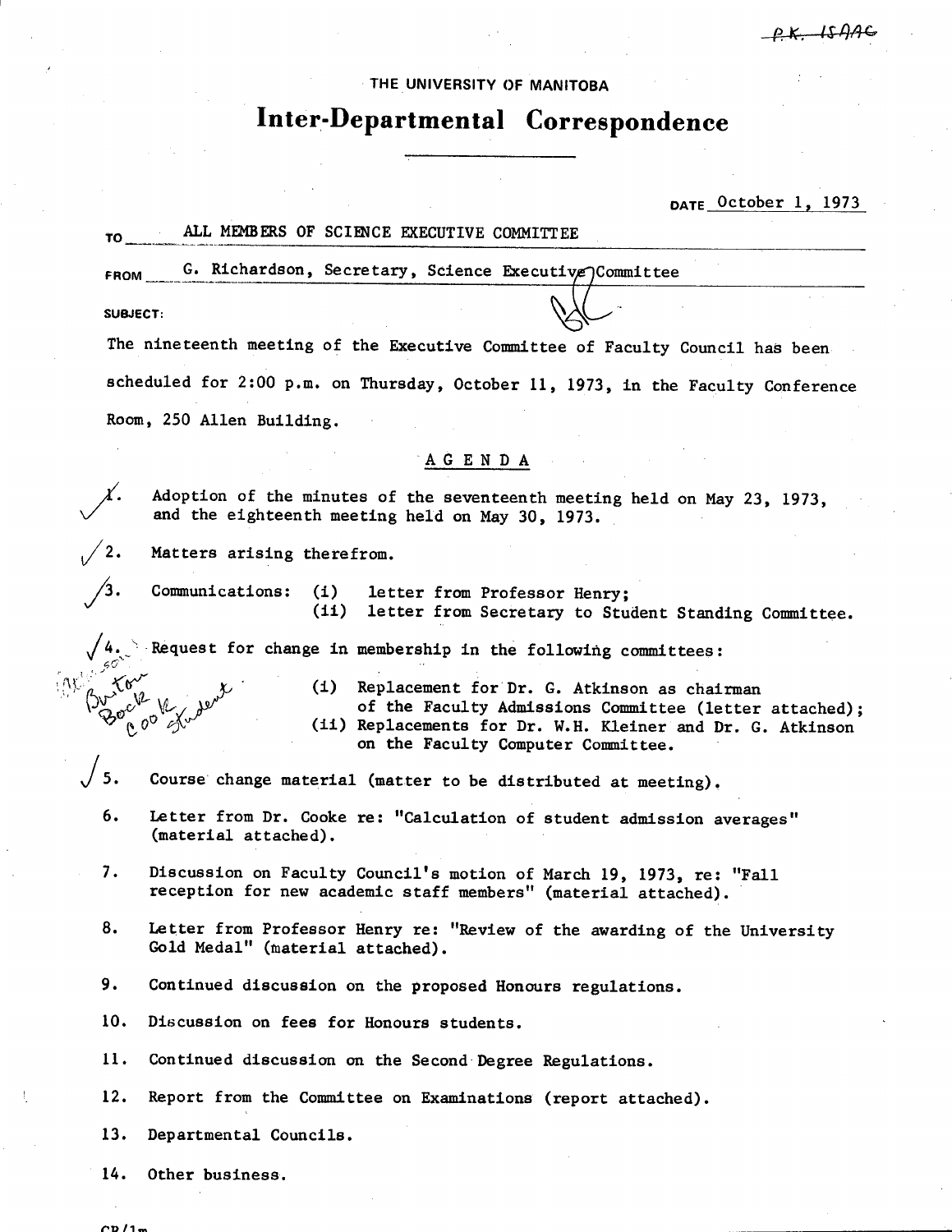Minutes of the nineteenth meeting of the Executive Committee of Faculty Council held on Thursday, October 11, 1973 at 2:00 p.m. in the Faculty Conference Room, 250 Allen Building.

ado's binder

Members Present: Acting Dean P. K. Isaac, Chairman; Professors I. Cooke, N. E. R. Campbell, D. Burton, B. K. Kale, B. Macpherson, Losey, C. D. Anderson, K. S. Stewart, B. R. Henry, D. Punter; Messrs. G. Steindel, G. Richardson, Secretary.

Before commencing with the agenda, the Chairman introduced the new members of the Committee. They were: Mr. C. Steindel, Science Senior Stick; Professors B. Henry (Chemistry), K. Stewart (Zoology), C. Anderson (Earth Sciences),and D. Burton (Microbiology).

#### I. Adoption of the Minutes of:

- (a) seventeenth meeting held on May 23, 1973. The Secretary pointed out a typing error on page 3, last line of the motion - the word "before" should be "below". With this correction the minutes were adopted. Macpherson (Kale).
- (b) eighteenth meeting held on May 30, 1973, adopted. Macpherson (Kale).

#### II. Matters Arising

There were no matters arising from these minutes.

#### III. Communication

The communications, attached to the agenda, were noted by the Committee.

#### IV. Membership Changes

(i) The Secretary had received a letter from Dean Cooke advising the Committee that Professor C. Atkinson, Chairman of the Faculty Admissions/Selection Committee had been granted a year's Leave

 $\cdots$  /2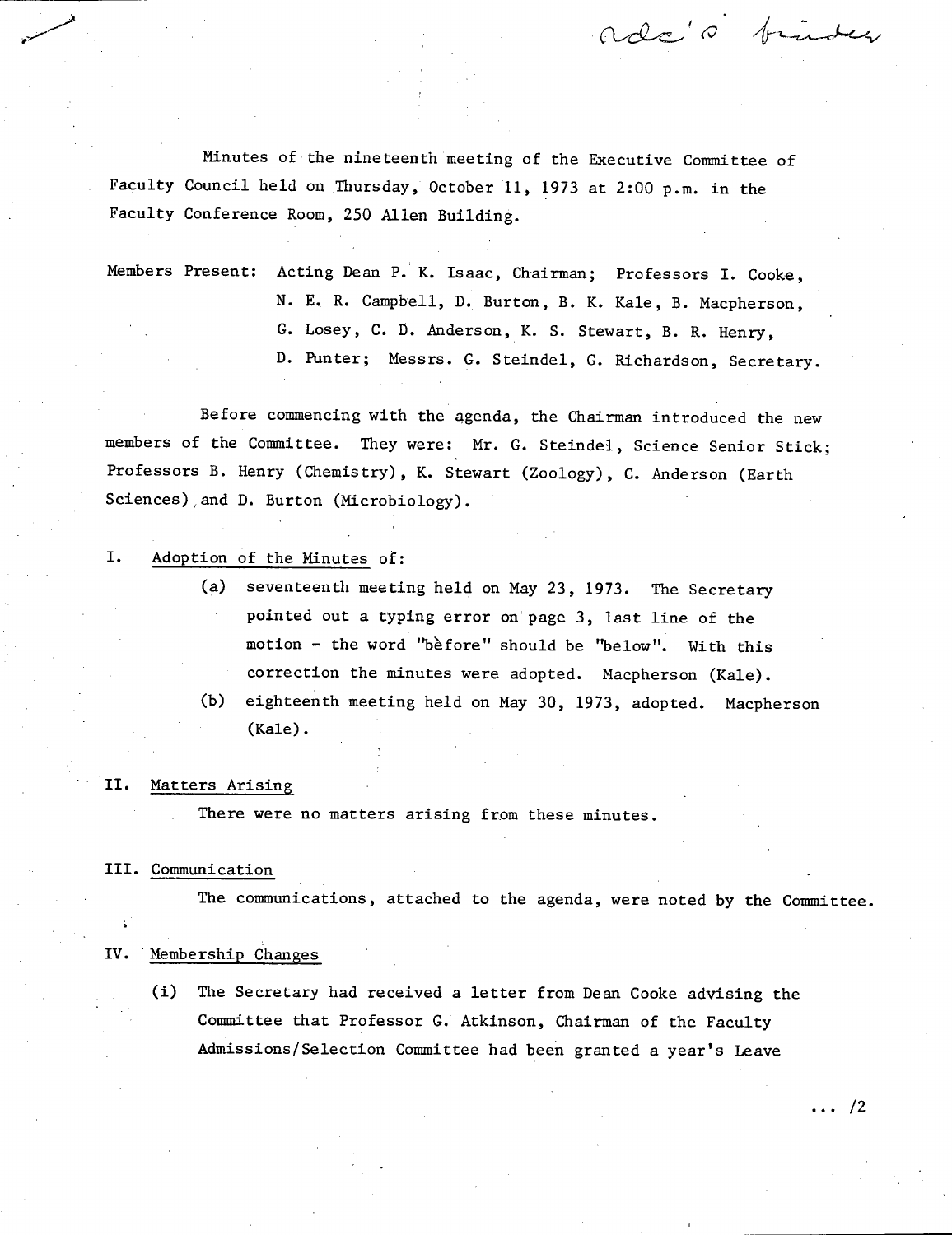of Absence and was no longer able to serve the Committee. The letter pointed out that Professor D. Burton had been filling in for Professor Atkinson and that Professor Burton was agreeable to continue in this capacity; would the Executive agree to Professor Burton's appointment as Chairman? It was moved by Professor Punter (Cooke) that:

- 2.-

"Professor D. Burton replace Professor G. Atkinson as Chairman of the Faculty Admissions/ Selection Committee."

Because Professor Burton had been a member of this Committee, a replacement for him was necessary. Dean Cooke recommended that this person be a member of the Statistics Department because of the statistical involvement of the Committee. Professor Kale offered to approach the members of his Department to see who would be willing to serve. He would inform the Secretary. This was agreeable to the Executive.

Carried

. . . 73

(ii) With regard to the replacement for Professor Kleiner on the Faculty. Computer Committee, the Chairman explained that a replacement had been made quite some time ago, therefore only one replacement would be required at this time, for Professor Atkinson. There was some uncertainty as to whether or not the required replacement had to be a departmental replacement for Professor Atkinson or whether it could be anyone in the Faculty. Because of this, it was agreed that these minutes would give the Committee's membership and terms of reference and the Executive members would come prepared with nominations at the next meeting.

#### Course Changes

The Chairman asked Dean Cooke to speak to this item.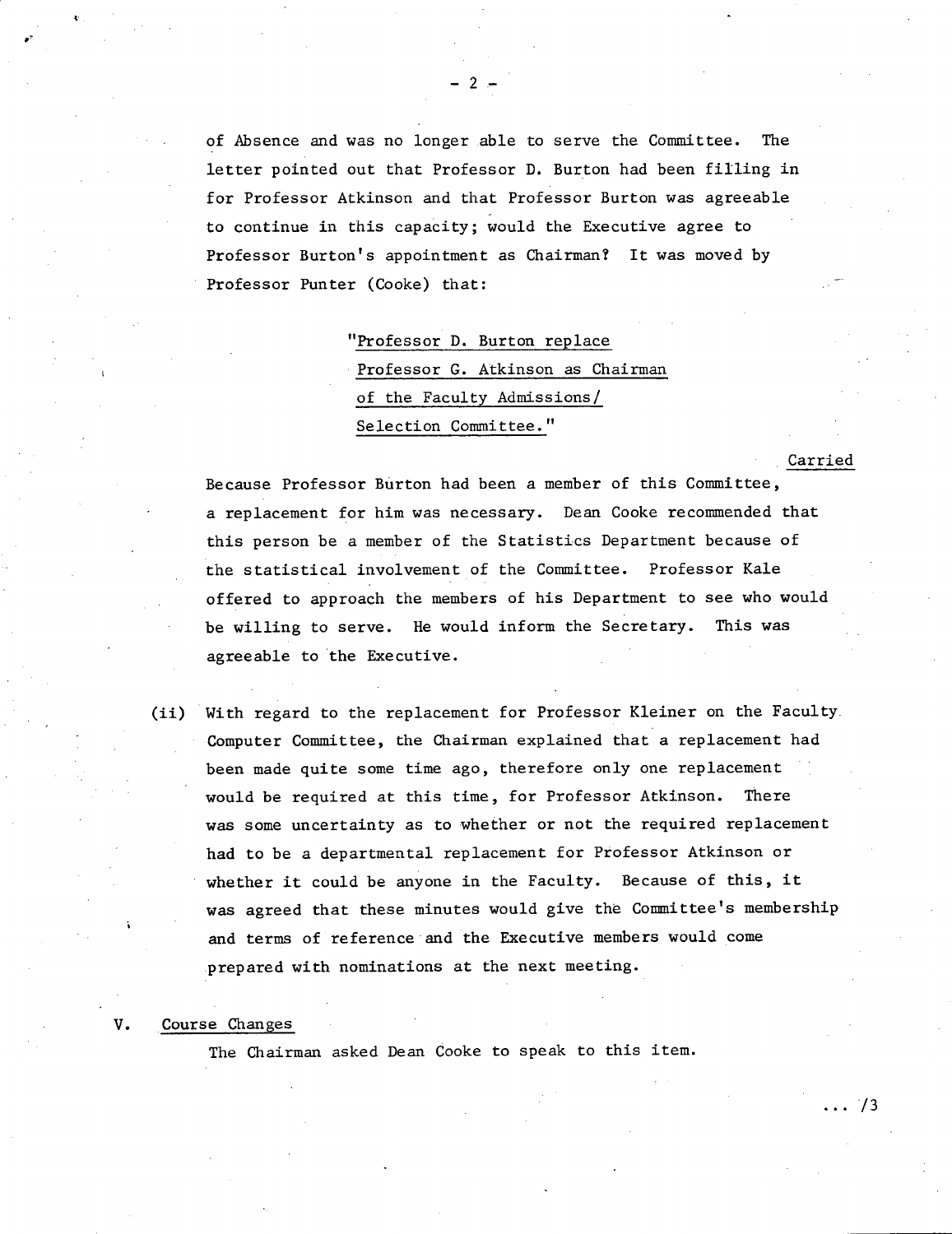Dean Cooke outlined the procedure that the course changes follow. Changes, such as additions, deletions or modifications, together with changes in majors or honours programmes, are considered as course changes and these are submitted by the individual Departments to the Committee on Courses. In the case of the Biology Division, changes are examined by the Division of Biology before being recommended to the Committee. After compilation and study, the Committee on Courses makes recommendations to the Executive Committee. Once approved by the Executive, copies of the changes are provided for each faculty member for response and discussion at the subsequent Faculty Council meeting. At the same time, the material goes from Executive to the Senate Committee on Curriculum and Course Change, and ultimately to Senate for final approval and adoption.

 $-3-$ 

The Executive then proceeded to examine each Department's submission, with Dean Cooke providing the reasons for the changes.

#### Biology Teaching Unit

Dean Cooke explained that the courses 71:1AA and 71:3AA were courses requested by the Faculty of Education for use in their Bachelor, of Education programme, the idea being that students whose teaching interests were in the sciences would take these courses. Course 71:1AA was a multidisciplinary course, involving the Departments of Biology, Chemistry, Earth Sciences and Physics. (It was noted that both courses involve a laboratory and should have been so designated in the distributed material.)

In answer to the question as to why there was no 200 level course, Dean Cooke explained that the 1AA and 3AA were numbers designed to fit into the Education programme, not Science.

It was also noted that credit for these courses could not be held in a Bachelor of Science programme.

It was moved by Dean Cooke (Stewart) that:

"These courses be approved."

Carried

 $\ldots$  /4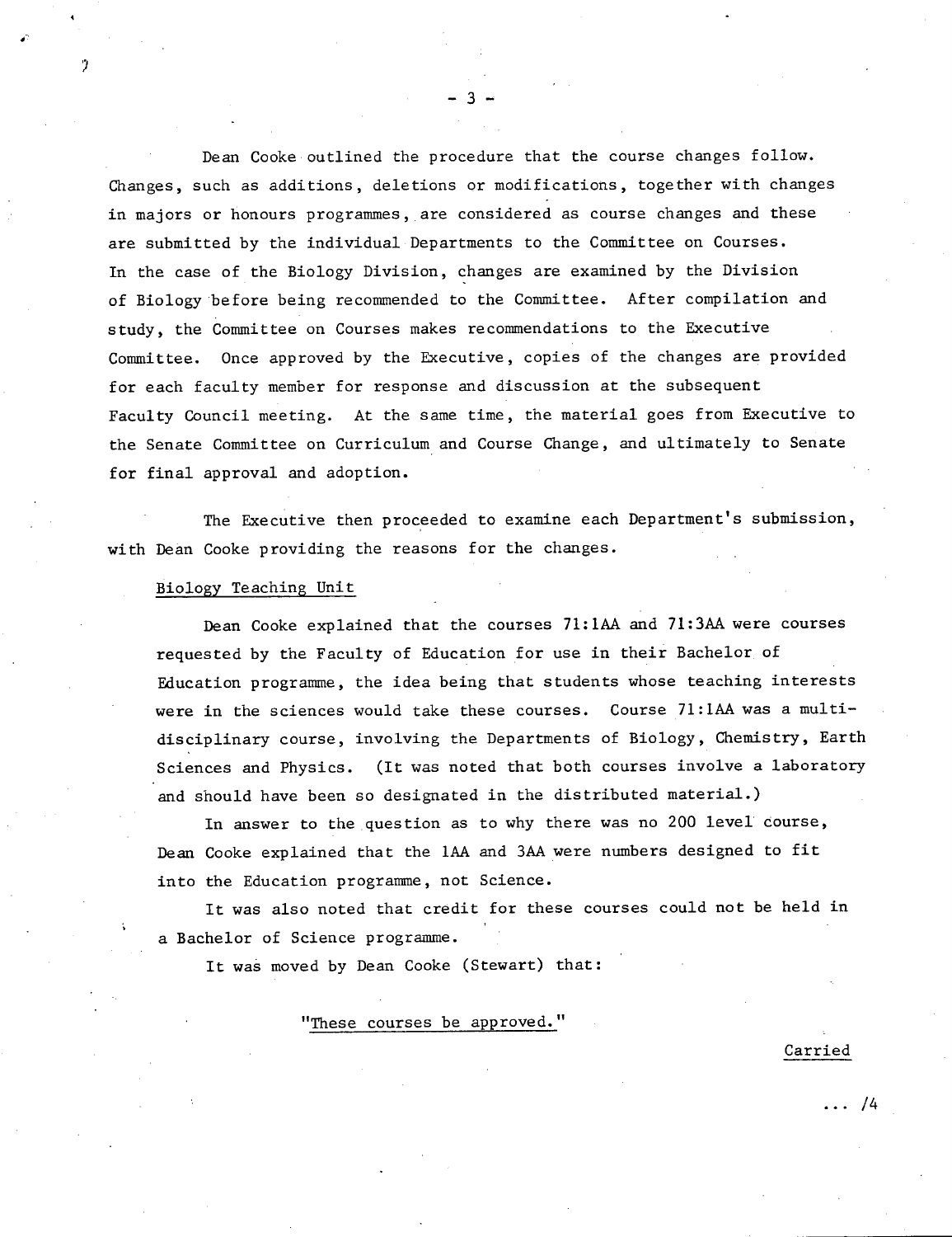With regard to course  $13:2XX$ , some confusion existed as to whether or not this course had been adequately brought to the attention of the whole of the Mathematics Department. Professor Losey indicated that he could not recall ever having discussed the course within his Department. This being the case, he did have some apprehension at this time about, the course overlapping existing Mathematics courses and by the description given in the course change material, he questioned the appropriateness of the course for Bachelor of Science credit.

-4--

After considerable discussion, it was finally moved by Dean Cooke (Losey) that:

> "The Executive Committee approve the proposal as outlined, subject to further exploration to be carried out by Dean Cooke with the Department Head, of whether or not this course is a service course for Education."

#### Carried nem con.

#### Botany

The prerequisite listed for 1:4AA should read 1:332 instead of 1:3AB. With this change and a slight wording change in the footnote, it was moved by Dean Cooke (Kale) that:

## "These changes be approved."

#### Carried.

At this point Dean Isaac left the meeting and Dean Campbell assumed the chair.

#### Computer Science

Some ambiguity existed regarding the "(see below)" in the new Honours programme outline. However, Dean Cooke stated that this would be clear once the material was put into the calendar.

Discussion focussed on the new course 74:1AA. Several members objected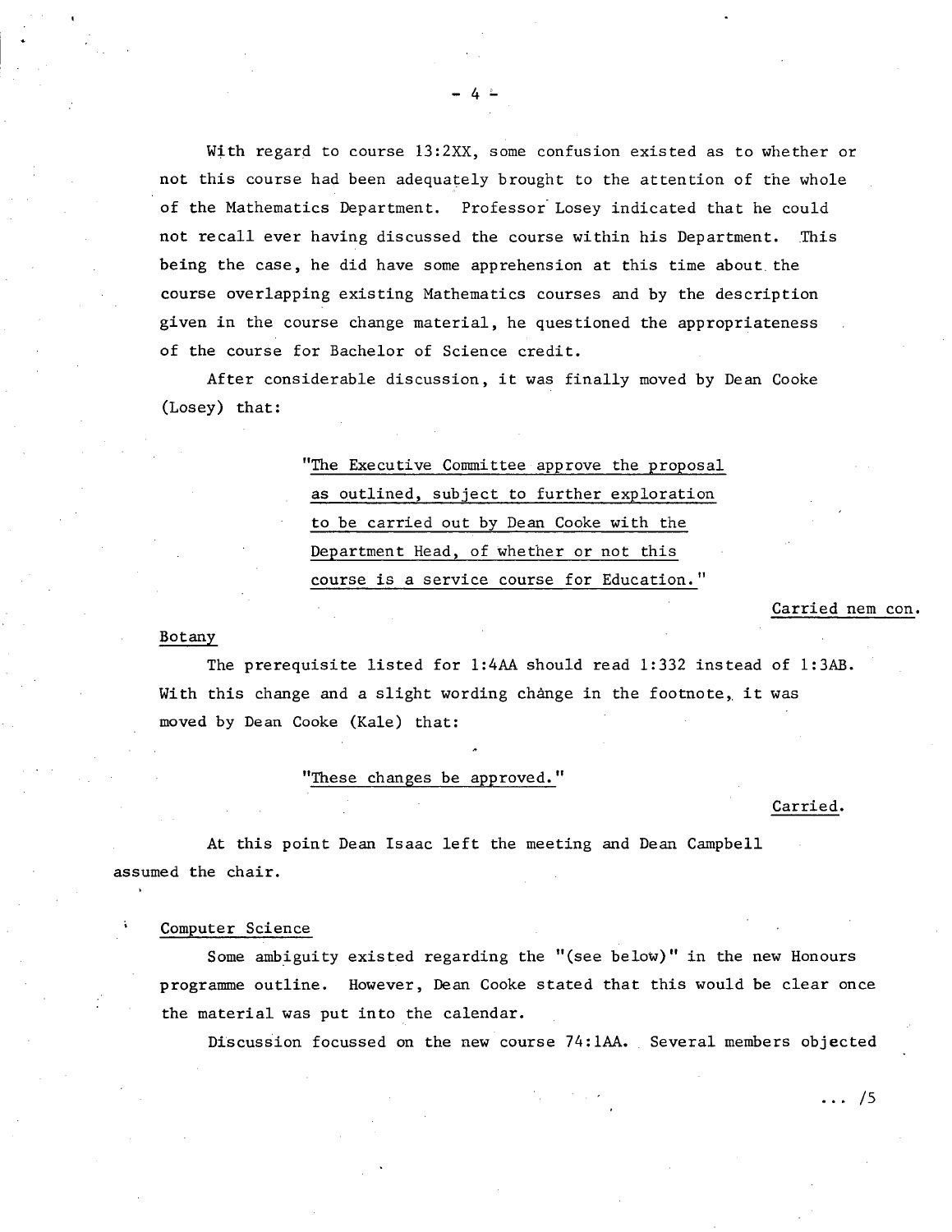to this course indicating that it constituted a new policy for Science admission. At present the requirements are:

> Mathematics (recommended at the 300 level) one of: Physics<br>Chemistry ) at the 300 level Biology ) and 3 electives (1 at the 300 level).

With these courses a student could essentially enter any first year course in Science. However, what this Department was now saying was that to enter Science and take 74:1AA, the normal requirements were not enough, the student had to have Computer Science 305 in high school. The members felt that it was the job of the 120 course to accommodate all the incoming students. If, in this case, there was considerable overlap between the high school course and the 120, then why not let the student enter at the second year level? Dean Cooke mentioned that his Committee had offered this suggestion to Computer Science, but they were not in favour of such an arrangement. It was generally recognized by the members that this Department did have a real problem with overlap between certain high school courses and its first year course.

In conclusion, Dean Cooke stated that his Committee had discussed this matter quite extensively and it was their final recommendation that this course be supported. The Committee agreed to vote on this course separately. It was moved by Dean Cooke (Macpherson) that:

#### "All course changes except 74:1AA be approved."

Carried.

It was moved by Dean Cooke (Henry) that:

### "Course 74:1AA be approved."

Carried.

Finally, it was moved by Dean Cooke (Punter) that:

"Approval be given to the programme changes."

Carried.

... 16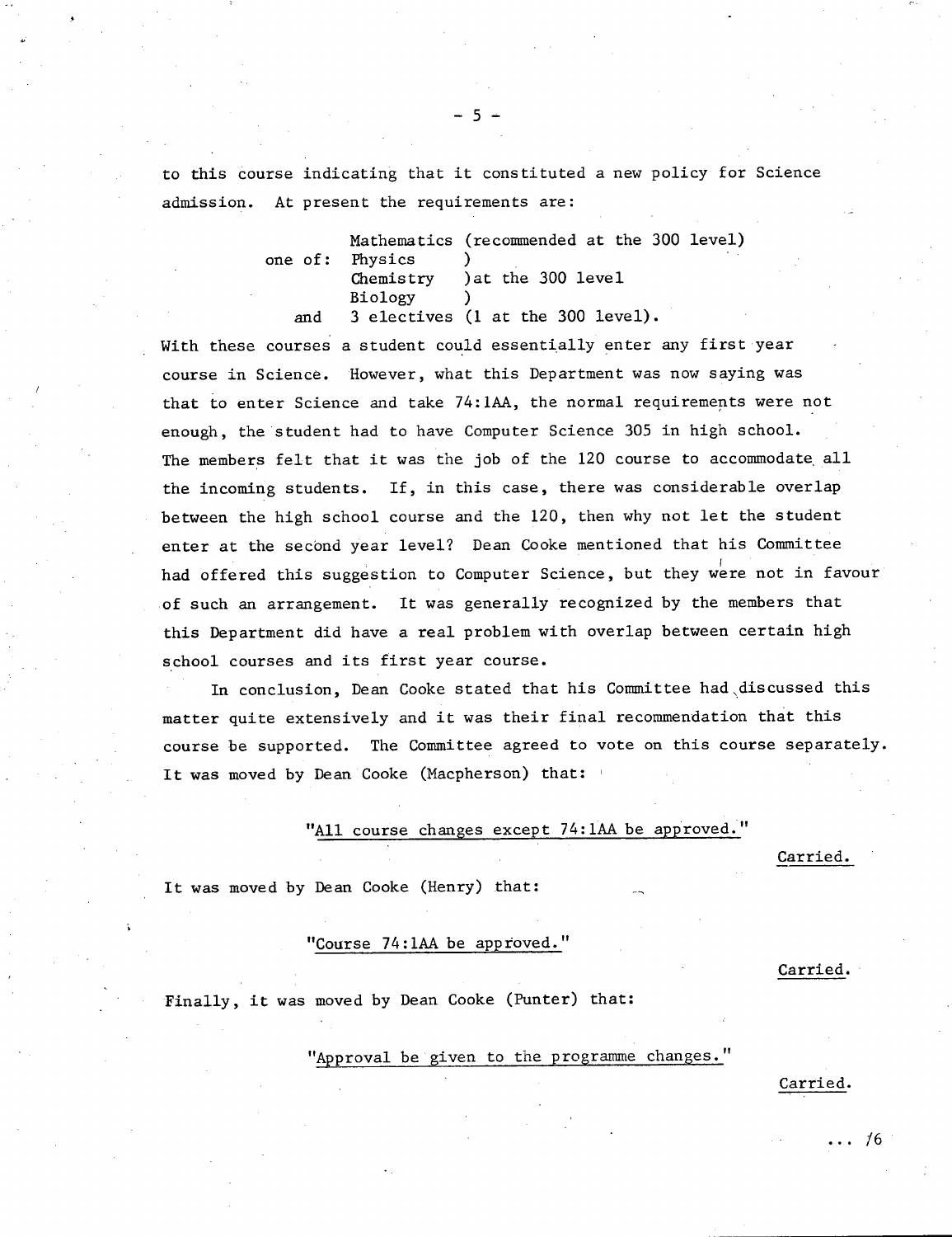Professor Kale pointed out that course 5:220, which was being recommended in the Year II Honours Geology option, was a terminal course. Dean Cooke requested that Professor Kale write the Head of Earth Sciences and point out the possible dangers of requiring this option. Professor Kale agreed.

 $-6 -$ 

It was moved by Dean Cooke (Henry) that:

# "The course changes for Earth Sciences

be approved."

#### Microbiology

Dean Cooke stated that he had received a late submission from this Department. The submission was read to the Committee. It was moved by Dean Cooke (Stewart) that: '

> "The Executive Committee's approval be contingent upon approval from the Committee on Courses and Divisional Committee."

> > Carried.

Carried.

It was moved by Dean Cooke (Punter) that:

"The course changes be approved."

Carried.

#### Physics

Dean Cooke pointed out that the Physics change was a service course change requested by the Faculty of Engineering. It had been approved by the Department of Physics.

It was moved by Dean Cooke (Henry) that:

"The Physics course changes be approved."

#### Carried.

 $\ldots$  /7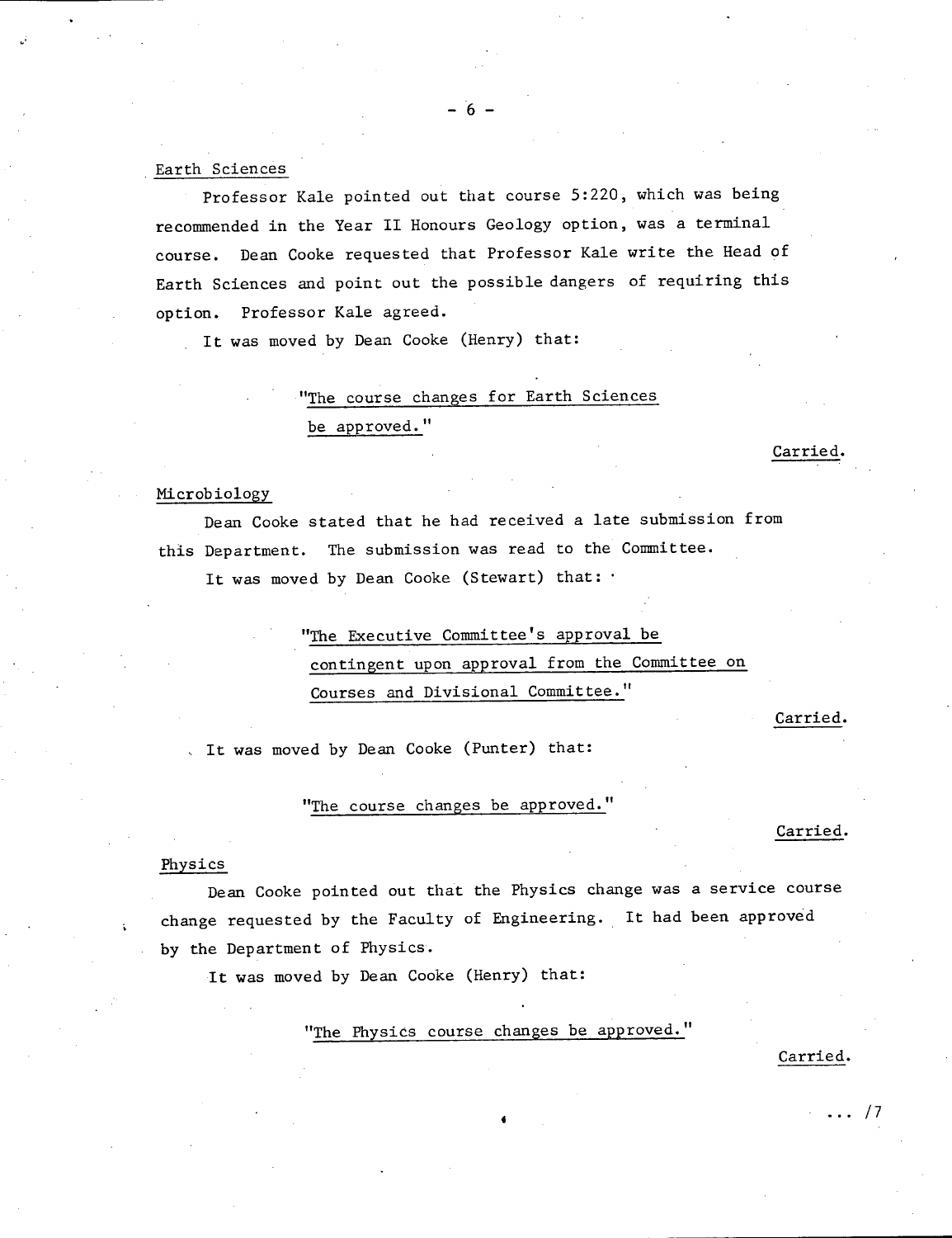#### Physique

Dean Cooke explained that St. Boniface College provided its courses in French and that these courses were essentially a translation of the Physics courses offered on campus. The request here was for the French version of three additional courses in order to give Francophone students more options.

 $-7-$ 

Dean Cooke mentioned that there were some reservations from the Head of the Department of Physics regarding the examinations for these courses. However, it was the Committee's feeling that these were covered by general agreement.

It was moved by Dean Cooke (Anderson) that:

#### "The changes be approved."

#### Statistics

Professor Kale explained that the one new course being requested was an extension of their new first year course 5:120.

It was moved by Dean Cooke (Kale) that:

"The changes in Statistics be approved."

#### Carried.

Carried.

#### Zoology

It was moved by Dean Cooke (Stewart) that:

"The changes in Zoology be approved."

Carried.

 $\ldots 78$ 

#### VI. Calculation of Student Averages

Having received Dean Cooke's letter of explanation with the agenda, the Executive very briefly discussed this matter and concluded by agreeing to the recommendation therein. The matter would be reported to Faculty Council via the Executive reporter.